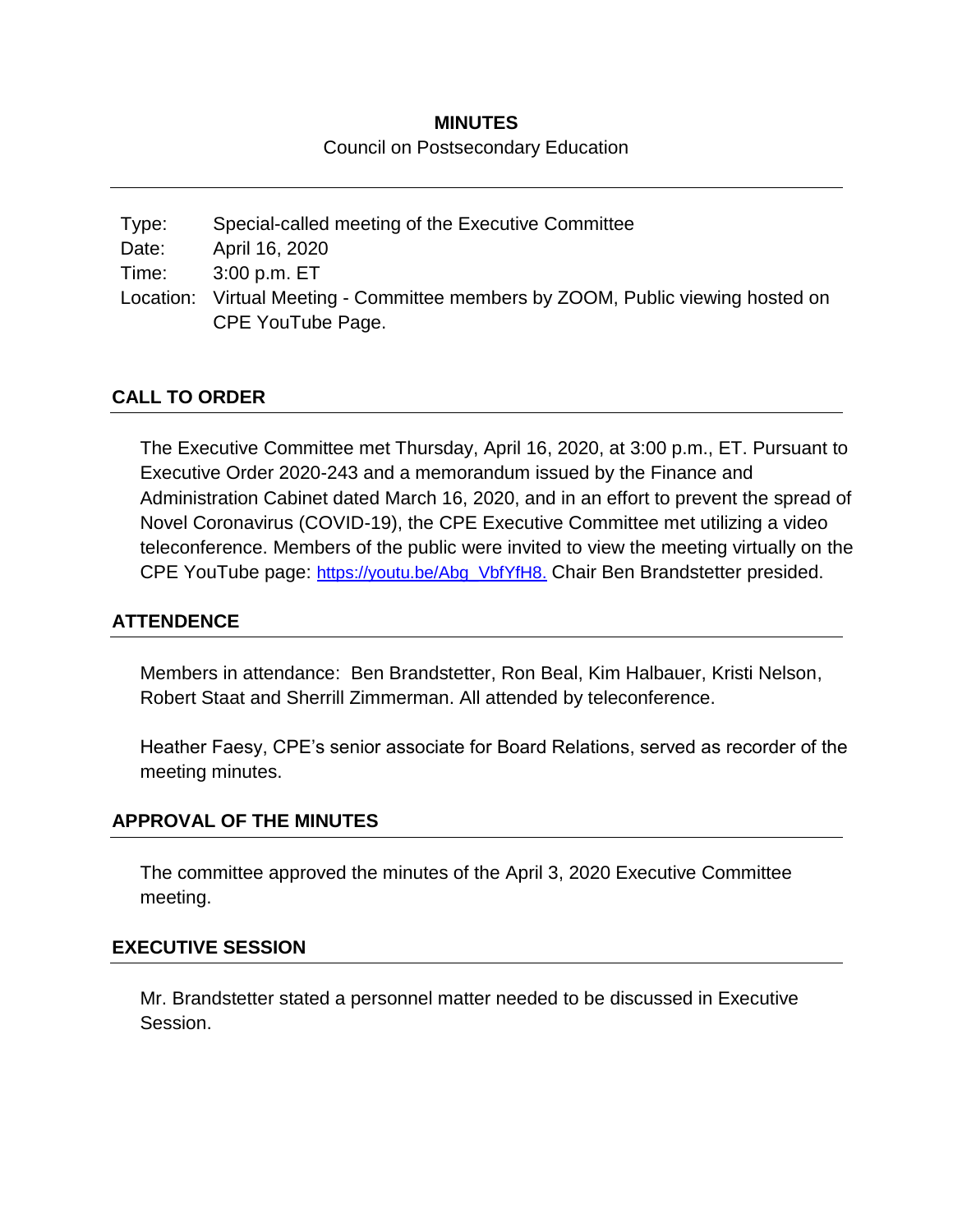MOTION: Ms. Nelson moved the Council go into closed session as provided in KRS 61.810(1)(f) for specific discussions related to a personnel matter. Dr. Staat seconded the motion.

VOTE: The motion passed.

The Council remained in executive session for 40 minutes.

MOTION: Mr. Beal moved that the Council go back into open session. Ms. Nelson seconded the motion.

Chair Brandstetter confirmed that no action took place during executive session and that only the matters identified in the motion were discussed.

VOTE: The motion passed.

## **PERSONNEL RELATED ACTION**

The following motion was made after coming out of executive session:

MOTION: Ms. Nelson moved to remove the annual incentive compensation provisions from President Aaron Thompson's contract and increase his base annual salary to \$340,000. Dr. Staat seconded the motion.

The committee made this motion due to the complexity of the President's position and the difficulty to quantitatively measure long-term strategic impact on an annual incentive compensation plan. This modification to the contract essentially equates his base pay with the actual pay he received for the 2019 year when considering both base and incentive pay earned. It also is below the limit set by statute.

VOTE: The motion passed.

### **CPE PRESIDENT'S 2020 PLAN OF WORK**

Presenter: Lee Nimocks, CPE's Vice President and Chief of Staff

Ms. Nimocks presented the 2020 Plan of Work for approval by the Executive Committee. Due to the COVID-19 pandemic, the highest priority during the crisis time is supporting the campuses and students, however all work by the Council will still focus on the statewide educational attainment and strategic agenda goals,